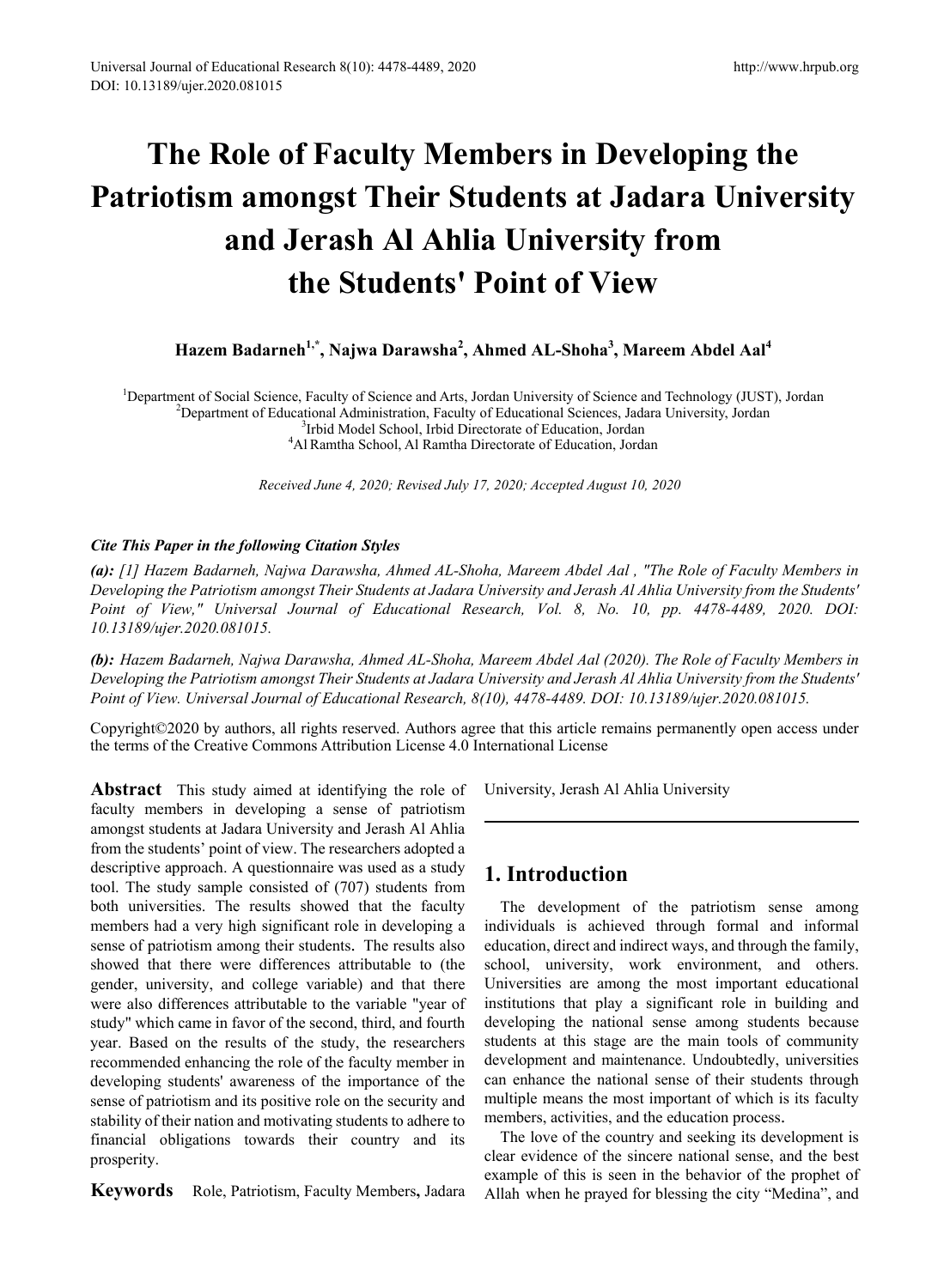blessing its fruit, as Abu Huraira, may God be pleased with him said that the Messenger of Allah, may Allah bless him, said, 'O Allah! Bless us in our fruits. Bless us in our city. Bless us in our sa and bless us in our mud. O, Allah! Ibrahim is Your slave, Your Khalil, and Your Prophet. I am Your slave and Your Prophet. He prayed to You for Makka. I pray to You for Madina for the like of what He prayed to You for Makka, and the like of it with it.' Then he called the smallest child he saw and gave him the fruits [1].

The issue of the sense of patriotism and belonging received great attention from interested and specialized people who seek to preserve the youth's thought and enhance their national identity, especially in light of the great technical development the world is experiencing, and under the domination of globalization in all sectors such as economic, social, media and political [2].

Al-Enzi [3] stated that the issue of patriotism and citizenship is one of the most important issues that concern educators because it focuses on a student's relationship with his nation and its issues and his positive interaction towards it, especially in light of political changes, and to remove barriers between cultures and ideas, which requires educational institutions to promote students' patriotism to their nation, their identity pride, and their fortification of destructive ideas.

Batha [4] believed that national sense is an important demand for the individual, which arises from his interaction with his society through a set of attitudes and values that determine his behavior and fulfill his needs. Every person is subject to the obligations of his society therefore he must bear his responsibilities, feels justice, love, and work hard. The development of the national sense and implanting it among the members of society leads to respecting the rights of their homeland and realizing their rights and duties. Developing a sense of belonging among individuals in a society leads to the emergence of good citizenship through which they defend the unity and cohesion of their society [5].

National sense is the emotional bonds between a person and his homeland, and it reflects the positive values and feelings of love towards the people and the land. National sense also expresses a group of feelings that address loyalty, love, commitment, care, pride, and dedication, and it contributes to achieving national unity, participation in public life, and achieving the welfare of the country and citizens.

Mohammad [6] stated that patriotism will not be achieved unless there is a national sense among the individuals, concerning about the issues of their country, preserving national independence, building a sense of loyalty and belonging to young generations, pride in the homeland, good citizenship, desire for political participation, and raising the value of citizenship. The individual's enjoyment of the national sense enables him to actively participate in the service of society and achieve his goals, in addition to the development of the national sense

that contributes to forming a belonging citizen who preserves the economic and social capabilities of his country, and enables him to spread the culture of his country among different nations [7]

The national sense appears through sharing the same destiny and contributing to the development of humanity. It includes knowledge of customs, traditions, choices, and beliefs. It requires a commitment to the duties arising from knowledge and understanding of life events, and the ability to distinguish between possible trends in which individuals live through this awareness [8].

It is defined as a set of positive emotions the individual holds towards his homeland, and it includes the feeling of belonging, citizenship, and a sense of social responsibility towards community service and national participation[7] The national sense refers to the individual belonging to his nation and country, and this feeling includes dimensions such as past experiences, current perceptions, and future expectations [9].

The national sense includes two main dimensions blind patriotism, which represents a kind of dependence which based on adopting state ideas and policies without discussing them, and constructive patriotism that is based on the discussion of policies and ideas for developing them in a way that achieves national goals, community values, and human values [10].

Mohd & Rohani [11] specified a set of factors that affect enhancing students' national sense: belief in God, faith in society and its values, loyalty and belonging, respect for the constitution and rule of law, social responsibility, and defense of the country. On the importance of patriotism [12] pointed out that developing patriotism encourages future thinking and planning, which is the key to preserving the identity and helps to raise the level of mental health of the individual, feeling satisfied with society and feeling happy.

University education bears a great responsibility in preserving the permanence of society and its progress, by preserving the community's values, culture, customs and traditions, and its value system. The main element that plays a role in shaping the national sense is the university professor, who has a high value in society.

Al-Shammari [13] pointed out that the faculty members have a significant role in developing students' values through the faculty member fairness to students when discussing issues with them, and when the faculty member is not biased towards certain groups of students, and through the faculty member's keenness to achieve justice between Students.

Quinn [14] revealed that the university's role in national belonging is achieved by creating a suitable learning environment or environment that encourages students to acquire these values. Likewise, national affiliation in universities can be developed by embodying the spirit of cooperation, volunteerism, tolerance, justice, equality, and participation, and before This comes the role of decisions and study plans in developing the values of citizenship,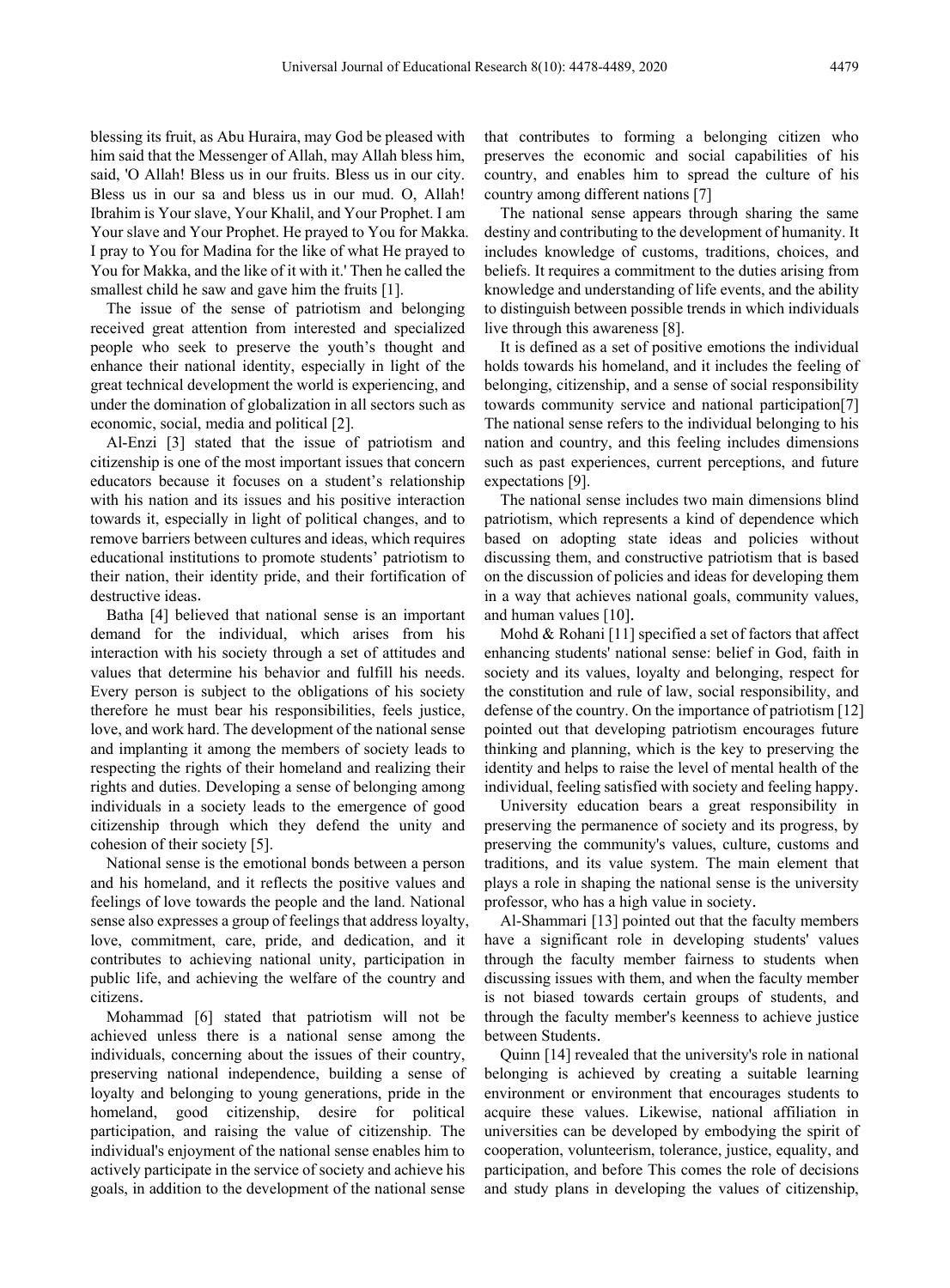including the content of knowledge, attitudes, and trends that contribute greatly to this aspect.

Al-Jazzar [15] pointed out that developing the national sense among students helps them to understand the events well, and develops the national awareness that helps them learn from the past, good use of the experiences of the former, have a sincere sense of belonging to the country, willingly sacrifice for it and make every effort to achieve its advancement. Openness to the world in social, cultural, economic, political, and educational sectors, requires paying more attention to deepening the sense of loyalty towards the country and to instill respect for the system, national trends, and laws [16].

Olsen [17] stated that educational institutions are among the most important institutions that play a prominent role in preserving values, behavior, and ideas, and in developing the national sense through the knowledge, experience, and activities they provide related to the studying courses. He added that the faculty members in universities contribute to developing the national sense among students by spreading the spirit of familiarity and cooperation, instilling the values of national unity in the hearts of students, how to preserve the security and stability of the country, and the capabilities and properties of the country [18].

Al-Khawaldah [19] mentioned that universities' faculty members also contribute to instilling citizenship through instilling the concept of taking responsibility among students, helping them to recognize the issues of the nation, the challenges facing them, developing a sense of loyalty to the country, instilling a love of work, and preserving the achievements of the country.

There are a set of duties assigned to faculty members that develop the national sense among students, including educating students about the difficulties and challenges facing their country, raising their sense of responsibilities in confronting these challenges, seeking positive solutions, informing them of their rights, and duties, developing their ability to interpret current events in the country and having a critical view of what is written by newspapers and magazines [20].To enable a university to play its educational and guiding role in promoting the values of loyalty and belonging among its students, concepts, and basics of homeland sense must be instilled, and here the role of faculty members in Jordanian universities is highlighted in developing the national sense among their students. The following areas must be achieved to ensure that the conditions for the development of the national sense are fulfilled:

**The first area:** the aesthetic patriotism: it needs to intensify the efforts of faculty members in developing interest in directing students' emotions, enhancing students' preservation of the environment and protecting it from pollution, adherence to public taste in clothing, and appreciation of science and scholars within the country.

**The second area:** the national cultural sense: students must be directed to appreciate the values of belonging, the heritage, and the civilization of the country. In addition to helping them to open consciously to another culture and benefited from their positive impact, which is reflected in students' thinking in a positive way that enhances his respect for the customs and traditions of society.

**The third area:** the national social sense: it is achieved by enhancing the participation of students in community volunteer work and making them aware of how to address rumors, and promoting a culture of respect, peaceful coexistence, and tolerance among members of society**.**

**The Fourth area:** The national economic sense: educating students to adhere to the financial duties towards the country, its products, its properties, and how to take care of the nation's properties.

# **2. Previous Studies**

Several studies addressed the topic of developing the sense of patriotism such as [21] that aimed to identify the role of a faculty member in Jordanian universities in educating students about the dangers of terrorist and extremist thought, and their role in developing their national sense. The descriptive approach was followed using a questionnaire as a study tool. The study sample consisted of (459) students. The results of the study found that the role of the faculty member in Jordanian universities in educating students about the dangers of terrorist and extremist thought, and their role in developing the national sense came to a moderate degree. The result also showed that there were significant differences in student responses due to gender variable and in favor of the male students, and by college variables in favor of human colleges.

Suwaidan, Al-Qaoud, and Obaidat [22] conducted a study aimed at revealing the role of colleges of education in Saudi universities in enhancing the value of citizenship among students from the viewpoint of the faculty members and the students. The descriptive approach was followed by applying a questionnaire to a random sample consisting of (146) faculty members and (545) students. The findings related to the opinions of the faculty members showed that the role of colleges of education in Saudi universities in strengthening citizenship value was high and that there were no differences attributed to the impact of specialization, academic rank, and experience. Where the result according to the students' point of view showed that the role of colleges of education in Saudi universities in promoting the value of citizenship among its students was high, and there were no differences due to the impact of specialization, and the differences were attributed to the academic level and in favor of the third and fourth year.

Nair & Sinasamy [23] conducted a study aimed at identifying the availability of national sense among middle and high school students in Malaysia through the descriptive approach. To achieve the goal of the study a questionnaire consisting of (40) items was applied to a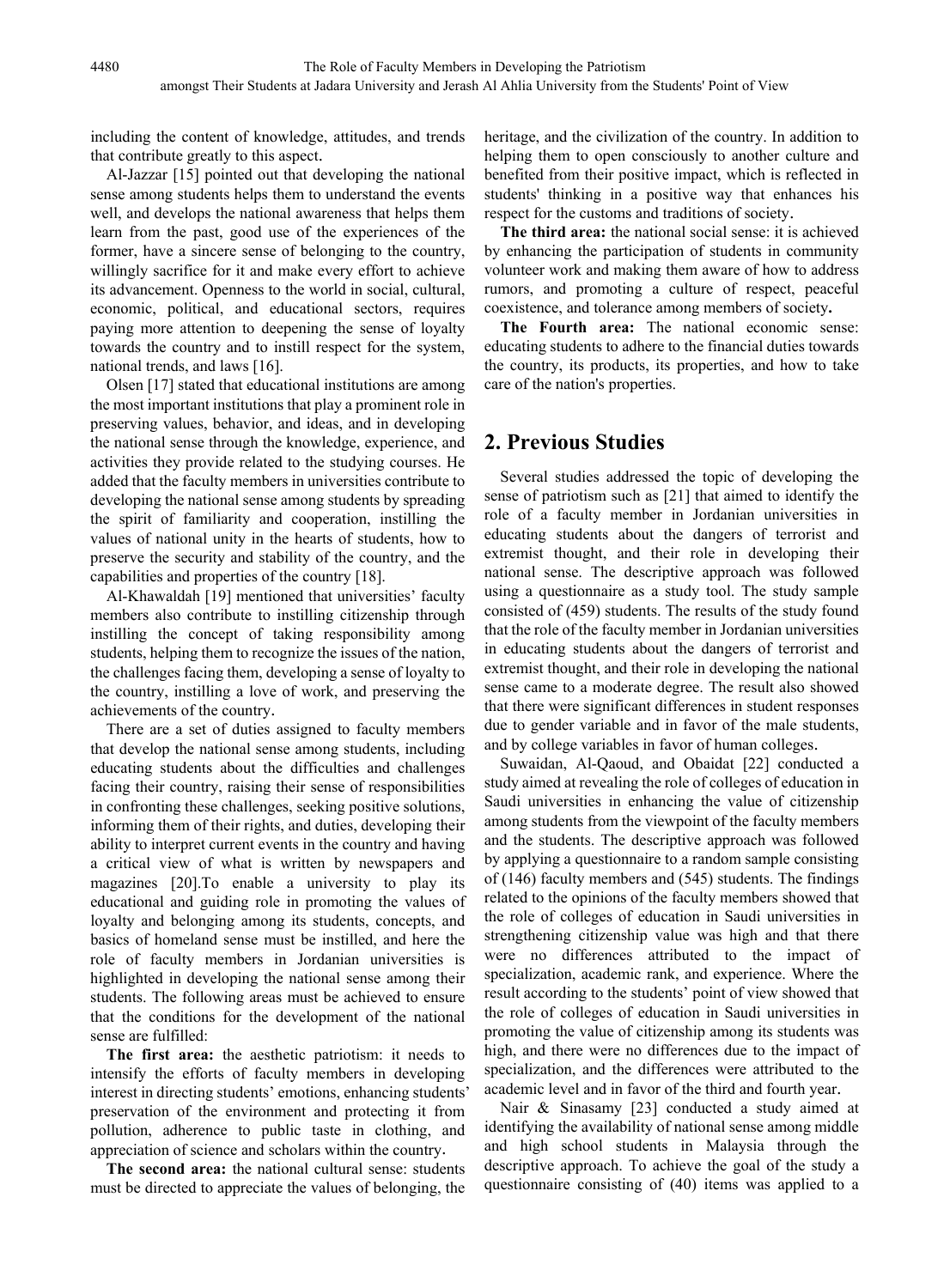random sample of (120) students. The findings indicated that the students enjoy a great sense of patriotism, and the study showed that citizenship, loyalty, affiliation, and service to the country are the most important manifestations of their patriotic sense, as it was found that there is no difference in the level of patriotism attributable to gender and literary changes.

Ozturk, Malkoc & Ersoy [24] conducted a study aimed at revealing the availability of national sense in social studies textbooks in Turkey. A qualitative research approach based on qualitative interviews was followed. The sample consisted of (14) teachers from public intermediate and secondary schools were interviewed. The results of the study indicated that the concepts of patriotism such as love, belonging, loyalty, national commitment, and sense of responsibility are available to a moderate degree in the books and that the most available are concepts of democracy and effective citizenship.

Al-Thabiti and Hussein [25] conducted a study aimed at identifying the role of the University of Tabuk in developing the values of citizenship among students, as well as determining whether there were differences in the values of citizenship attributed to variables: the academic level, gender, and specialization. The descriptive approach was followed by applying a questionnaire to (590) male and female students at the headquarters of the University of Tabuk. The study reached several results, the most important of which is the high role that the University of Tabuk played in developing citizenship among the students at Tabuk University. It also showed that the highest characteristic of citizenship was the value of loyalty to the country, followed by adherence to community standards, then the sense of moral responsibility towards society. There were no significant differences in the level of citizenship in general attributed to the variables specialization, gender, or academic level.

Al-Shafi'i, Al-Fatlawi, and Al-Daini [26] conducted a study aimed at identifying the strategies of faculty members in developing the value of citizenship among students at the University of Karbala in Iraq. The descriptive approach was followed by applying a questionnaire consisting of (32) paragraphs to (320) students. The results of the study showed that the degree of teaching staff practice of national sense development strategies was moderate and that there were statistically significant differences in students' responses attributed to gender variable in favor of females.

Al-Khawaldeh [19] conducted a study aimed at identifying the level of the faculty members role in Jordanian universities in developing citizenship values from the students' perspective and identifying the differences in the level of the role according to the variables of the student's gender, university, college, and the level of study. To achieve the objectives of the study a questionnaire consisted of (48) items, it was applied on (928) male and female students at Jordanian universities.

The results of the study showed that the level of the role of the faculty member in developing citizenship value was moderate in general and in all the study areas. The results also showed that there were statistically significant differences attributable to the variables: the gender and in favor of males and the university variable for the benefit of private universities, the variable of colleges for the benefit of human colleges, and the variable of study level in favor of first-year students.

Al-Daw [27] conducted a study aimed at identifying the level of homeland belonging among students in colleges of education at the University of Bakht al-Rida and its relationship to academic achievement. The researcher adopted a descriptive approach. The sample consisted of (146) students. The questionnaire was used as a tool for study. The results indicated that there was a positive level of homeland affiliation among students and that there were no differences in the responses of students by gender variable.

Al-Najjar [18] identified the role of higher education institutions in the Gaza Strip in developing the national sense of its students. He followed the descriptive approach by using a questionnaire. The sample consisted of (880) faculty members. The study found that the role of higher education institutions in the Gaza Strip in developing the national sense of its students from the viewpoint of its faculty members came to a high degree. The results did not show any differences due to gender, years of experience, or college.

Through reviewing the aforementioned studies we realize that they followed the descriptive approach in identifying the roles of universities, colleges of education, and faculty members in practicing and enhancing the values of belonging to the homeland, and in developing the national sense and its values, and the sample of studies varied between students and faculty members. The current study agrees with the general goal of developing the national sense among university students, but it differs in the study tool, its sample, and the place it is conducted in. Researchers have benefited from the previous studies in identifying the study problem, building its tools, and interpreting its results.

### **2.1. The Study Problem**

The world is witnessing rapid changes and developments in the fields of economic, cultural, social, educational, and political life, all due to the tremendous developments in the scientific and technological field, which have made the world as one village so that the individual can be informed and interact with all the developments without restrictions. Regardless of the positive effects it brings, various aspects are negatively affected by cultural and intellectual changes, especially on the youth who are considered the bases of any developing society. Conceivably, national sense, citizenship, belonging, and everything related to it are considered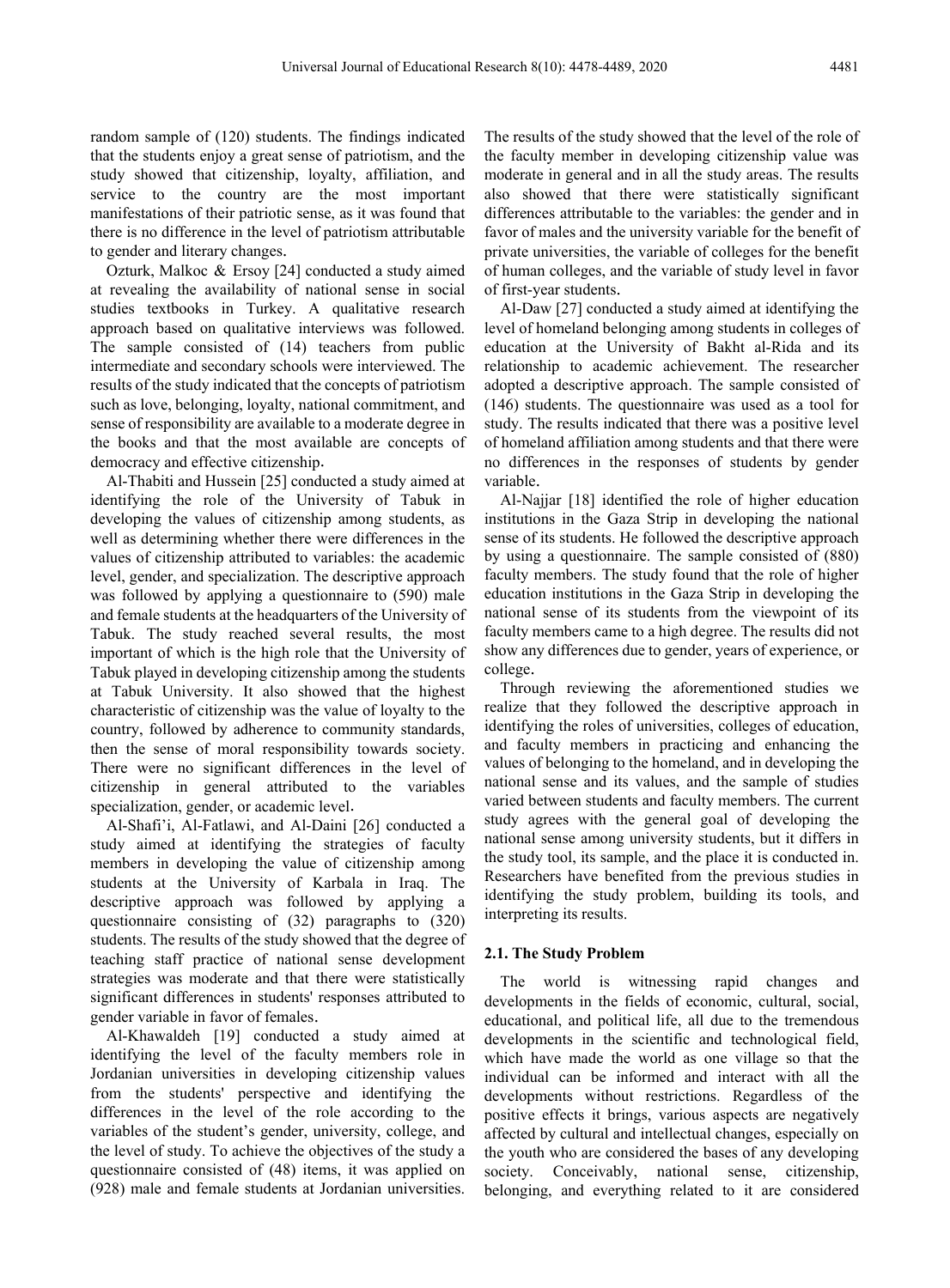areas of influence due to cultural intellectual openness among the youth which requires the relentless pursuit of developing the national sense among university education students.

Considering the scarcity of previous studies that dealt with the role of a faculty member in developing the sense of patriotism, and the urgent need for such studies, the problem of this study aimed at identifying the role of faculty members in developing the sense of patriotism amongst students at Jadara University and Jerash Al Ahlia University by answering the following two questions:

- 1. What is the role of faculty members in developing a sense of patriotism amongst students at Jadara University and Jerash Al Ahlia University from students' point of view?
- 2. Are there statistically significant differences at the level of significance ( $\alpha \leq 0.05$ ) between the averages of the responses of the study members about the role of faculty members in developing the sense of patriotism amongst students at Jadara University and Jerash Al Ahlia University from students' point of view attributed to variables: university, gender, school year and the college?

# **2.2. Study Objectives**

This study aimed to identify the role of faculty members in developing the sense of patriotism amongst students at Jadara University and Jerash Al Ahlia University and to reveal if there is a statistically significant difference according to the participants' responses on the effect of the role of faculty members in developing the national sense according to variables (University, gender, academic year, and college.)

# **2.3. The Importance of the Study**

The importance of this study lies in the subject it addresses and the goals it seeks to achieve. Patriotism is an important subject nowadays as it plays an important role in preserving society and in instilling the national sense among students. As a result of the changes that occurred globally, more effort should be spent to build an interdependent society, demonstrate the negative role of the social media on youth especially the ideas that seek to destroy society and its division, which requires building curricula that enhance community cohesion and inculcate the values and dimensions of their national sense. It is hoped to identify the role of faculty members at Jadara universities and Jerash Al Ahlia University in developing the national sense among students. This study may also contribute to paving the way for specialists and graduate students to carry out studies on developing the national sense among students.

The study terminology: This study adopted the following conventional and procedural definitions:

- Role: The set of tasks, and duties performed by faculty members at Jadara universities and Jerash Al Ahlia.
- National Sense: It is a set of "the positive emotions of an individual towards his homeland, and it includes belonging, citizenship and a sense of social responsibility towards community service and national participation" [7]
- The researchers define as the group of feelings that an individual has towards his homeland, which is: to cherish national symbols, ready to protect his homeland, feel a sense of social responsibility, and do voluntary work and other indicators related to the cultural, social, economic, and aesthetic dimensions. It is measured by the total degree obtained by the responses of the participants in the study after responding to the items of the study tool.
- Faculty Members: Anyone who holds a Ph.D. and works at Jadara University or Jerash Al Ahlia at the scientific and human colleges with scientific ranks: Professor, Associate Professor, and Assistant Professor.
- The limits of the study: This study was limited to the role of faculty members in developing the national sense, in Jadara University and Jerash Al Ahlia for the academic year (2020/2019). As the tool limited this study to students' responses to the items of the tool, which consist of (24) items.

# **3. Methods and Procedures**

# **3.1. Study Methodology: The Researchers Used the Descriptive Survey Method**

**The study sample**: The study was applied to a random stratified sample of (800) students in the scientific and human colleges in Jadara universities and Jerash Al Ahlia, (400) male and female students from each university, in the first semester of the 2019/2020 academic year, and (707) questionnaires were for analysis with a retrieval rate (88.4) Table 1 shows the distribution of the study sample according to the independent variables.

**Table1.** Distribution of the study sample according to the levels of their variables

| Variables     | Categories        | No. | percent  |
|---------------|-------------------|-----|----------|
|               | Jerash Al Ahlia   | 378 | 53.5%    |
| University    | Jadara University | 329 | 46.5%    |
|               | Male              | 372 | 52.6%    |
| Gender        | Female            | 335 | 47.4%    |
|               | First             | 70  | 9.9%     |
|               | Second            | 183 | 25.9%    |
| Year of study | Third             | 298 | $42.1\%$ |
|               | Fourth            | 156 | 22.1%    |
|               | Scientific        | 299 | 42.3%    |
| Collage       | Humanities        | 408 | 57.7%    |
|               | Total             | 707 | 100%     |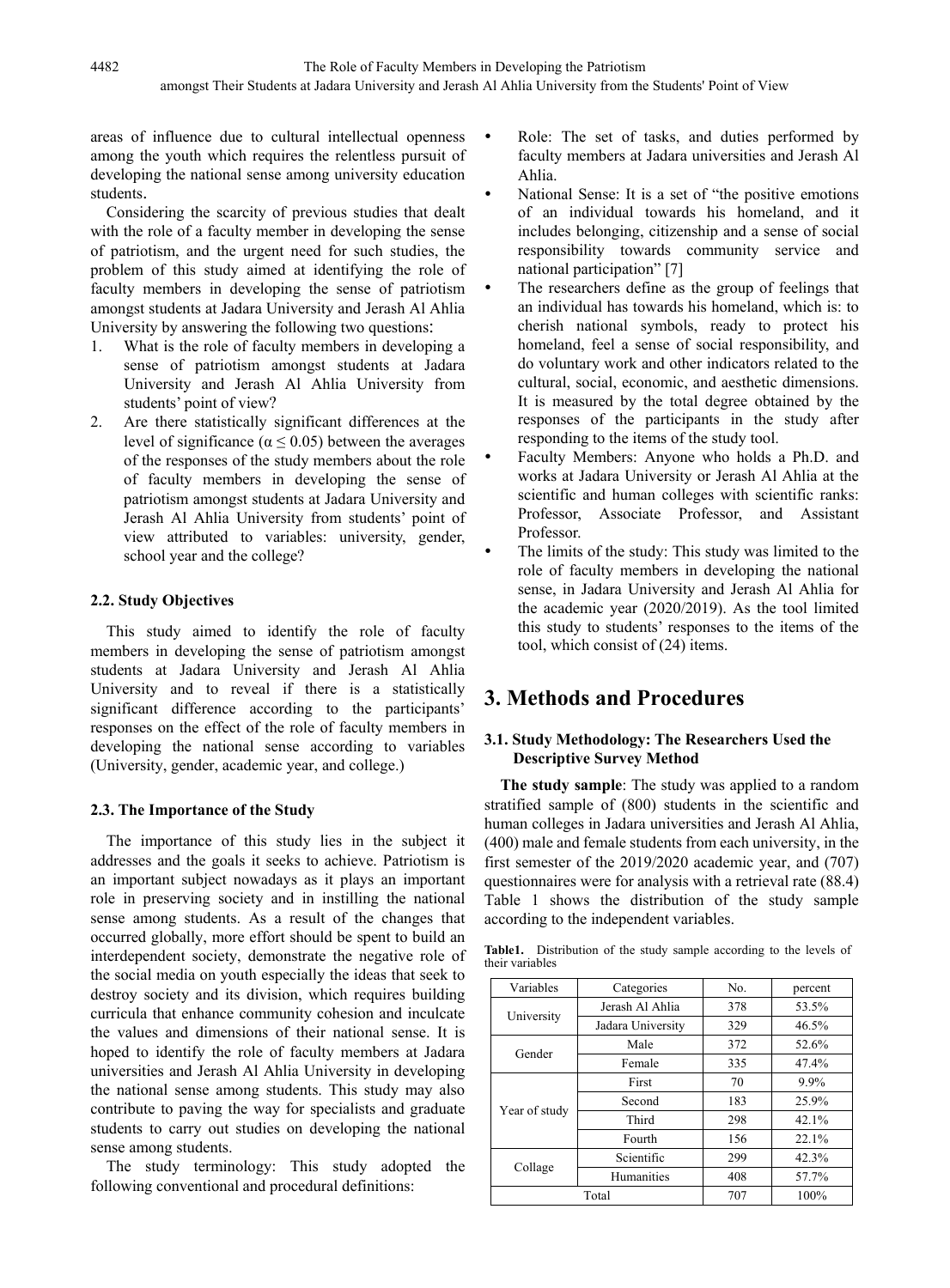#### **3.2. Building the Study Tool**

The researchers benefited from the previous studies related to the national sense in developing a tool to measure the role of faculty members at Jadara University and Jerash Al Ahlia in developing the national sense among students from their point of view. It was composed in its initial form of (28) items distributed in four areas: the cultural patriotism, and social patriotism, economic patriotism, and aesthetic patriotism. The 5- point scale are represented as follows 5= very high,  $4=$  high,  $3=$  moderate,  $2=$  low and  $1=$ very low.

#### **3.3. The Validity and Reliability of the Study Tool**

#### 3.3.1. The face validity

The face validity of the tool was checked, as it was presented to (11) arbitrators from the academic members of the Jordanian universities, who checked the items of the questionnaire and their appropriateness. The final form of the questionnaire consisted of (30) items.

#### 3.3.2. Content validity

The questionnaire was applied to a stratified random sampling of  $(20)$  students from the study population. Correlation coefficients were calculated between the scores of each item and the total score of the area it belongs to. Correlation coefficients were also calculated between the score of each area of the questionnaire and the overall degree of the questionnaire as shown in Table 2.

**Table 2.** Pearson correlation coefficients between the areas of the tool and the overall tool

| No.    | Areas                | <b>Overall tool</b> |
|--------|----------------------|---------------------|
| First  | cultural patriotism  | ** 763              |
| Second | social patriotism    | $** 855$            |
| Third  | economic patriotism  | $** 378$            |
| Fourth | Aesthetic patriotism | $** 846$            |

Table 2 shows that the values of the coefficients of correlation of the areas of the study tool with the overall tool ranged between (0.378-0.846)

#### 3.3.3. The reliability of the study tool

Two methods were used to check the reliability of the study tool, the first method is the application of test-retest and the second method is the calculation of the Cronbach coefficient for the questionnaire items. Where in the first the questionnaire a sample of (20) male and female students twice with a period of two weeks was applied to the survey, and the Pearson correlation coefficient (reliability coefficient) was calculated between the two applications. In the second method, the internal consistency coefficient was calculated by the Cronbach alpha coefficient as indicated in Table 3.

Table 3. Coefficient of Test-retest reliability and internal consistency of the Alpha Cronbach for the overall tool and its areas

| No.    | Areas                   | <b>Internal</b><br>consistency | <b>Test-retest</b> | No.<br>items |
|--------|-------------------------|--------------------------------|--------------------|--------------|
| First  | cultural<br>patriotism  | 0.87                           | 0.90               | 6            |
| Second | social<br>patriotism    | 0.87                           | 0.89               |              |
| Third  | economic<br>patriotism  | 0.90                           | 0.89               | 6            |
| Fourth | Aesthetic<br>patriotism | 0.92                           | 0.90               | 5            |
|        | <b>Overall tool</b>     | 0.93                           | 0.92               | 24           |

Table 3 shows that the overall Test-retest score for the responses reached (0.92). The internal consistency coefficient (Cronbach's Alpha) for the overall score is (0.931) which is considered a high degree. Accordingly, these values were considered appropriate for this study.

#### 3.3.4. The standard for Correcting the Tool

The statistical model with a relative gradient of 5- point Likert scale was adopted. The statistical standard was adopted using the following equation:

| Very high     | High          | moderate  | LOW        | Very low   |
|---------------|---------------|-----------|------------|------------|
| $5.00 - 4.20$ | $4.20 - 3.40$ | 3.40-2.60 | 1.80 -2.60 | 1.80 -1.00 |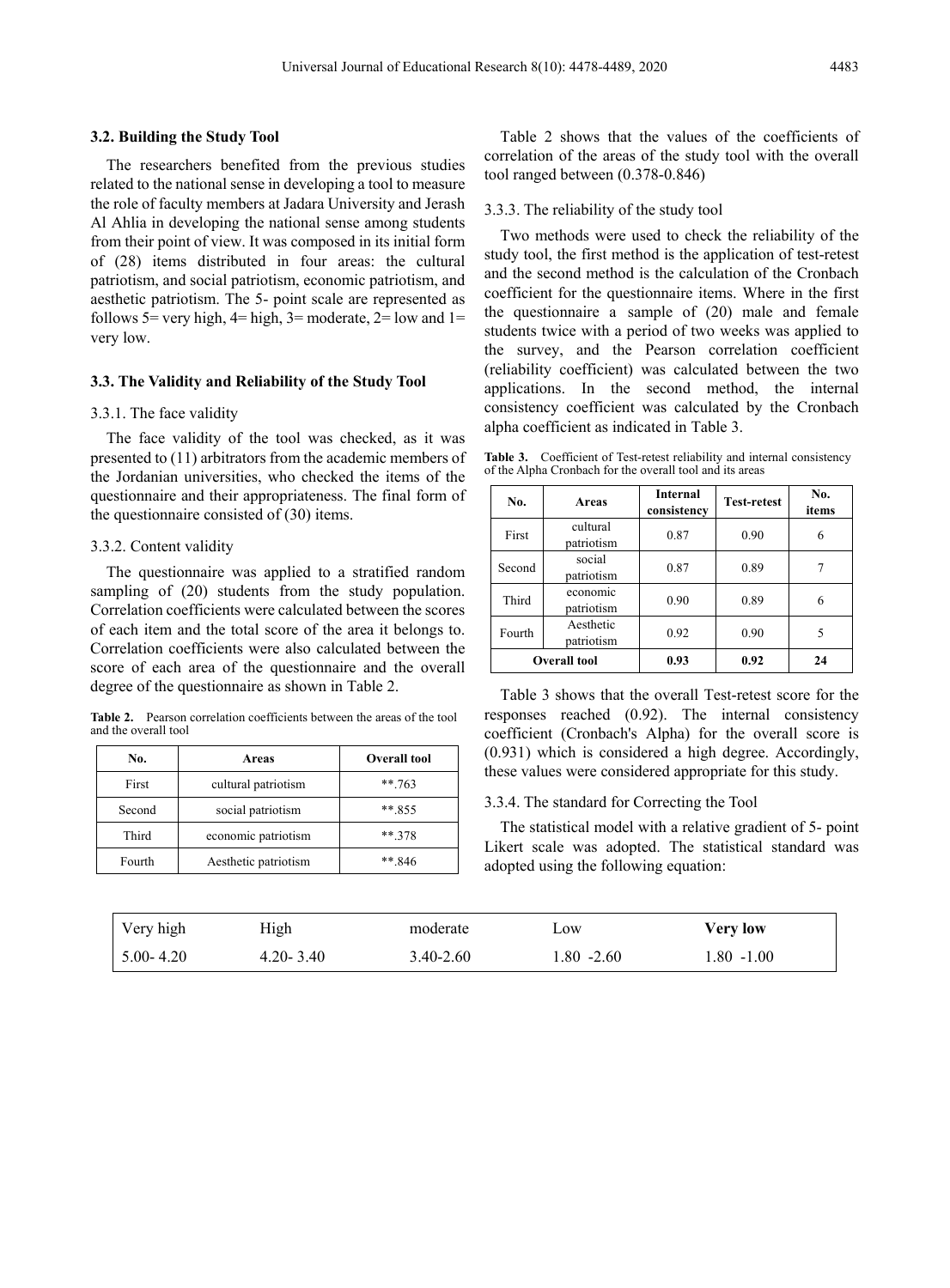### 3.3.5. Study variable

- The dependent variable: The role of faculty members in developing patriotism among the students at Jadara University and Jerash Al Ahlia University from students' point of view.
- Independent Variables: (University: Jadara, and Jerash Al Ahlia) Gender, School Year (First, Second, Third, Fourth), College (Scientific, Humanities).

Statistical treatment: The mean and standard deviations were calculated to answer the first question, while to answer the second question, the MANOVA was used.

# **4. Discussion of Result**

The study aimed at identifying the role of faculty members in developing the sense of patriotism amongst the students at Jadara University and Jerash Al Ahlia University. To achieve the study objectives the questions were answered according to its sequences of the results. Results of the first question, which stated: "What is the role of faculty members in developing the sense of patriotism amongst students at Jadara University and Jerash Al Ahlia University from the students' point of view?"To answer this question, overall means and standard deviations were calculated for the responses of the participants on the items, and each of its areas as indicated in Table.

Table 4 indicates that the overall means of the scale areas came at a (high) degree, a mean (3.45), and SD (.44). The aesthetic patriotism area ranked first with a mean (3.60) while economic patriotism ranked last with the mean  $(3.19)$ and a moderate degree. This result may be attributed to the positive role that the faculty members play in developing a sense of patriotism in the various areas such as aesthetic and cultural sense which came to a high degree. This result is consistent with the result of [18,27] and differed with [21] which came with a moderate degree.The means and standard deviations of the participants' responses were also calculated on each of the items of each area as shown below:

**Table 4.** Means and SD for the role of faculty members in the two universities in developing the patriotism among students in descending order

| No.<br>Areas        | Areas                   | *means | <b>SD</b> | Rank | <b>Degree</b> |
|---------------------|-------------------------|--------|-----------|------|---------------|
| $\overline{4}$      | Aesthetic<br>patriotism | 3.60   | .76       |      | high          |
|                     | Cultural<br>patriotism  | 3.54   | .57       | 2    | high          |
| $\overline{2}$      | Social<br>patriotism    | 3.48   | .66       | 3    | high          |
| 3                   | Economic<br>patriotism  | 3.19   | .46       | 4    | moderate      |
| <b>Overall tool</b> |                         | 3.45   | .44       |      | high          |

### **The first area**: Aesthetic patriotism:

The means and standard deviations for the items of this field were calculated and the results were as shown in Table 5.

Table 5 shows that the means of the items of the first area ranged between (3.43) and (3.76) with a (high) degree. This high result may be attributed to the role of the faculty member in developing students' ability to act rationally, protect the environment from pollution, adhere to public taste in clothing, and to appreciate science and scholars within the country. This is indicated by paragraphs  $(4,3,2,5)$ which came at a (high) degree. Finally, paragraph (1) indicates the need for a faculty member to strengthen students' compliance in public places into good behavior such as not causing chaos. This result is consistent with the result of [18,27] but it differed with the result of [21], which came at a moderate degree.

**Table 5.**Means and SD for the participants' responses on the area the aesthetic patriotism, arranged in descending order.

| <b>Items</b>   | <b>Items</b>                                                                                          | *Mean | <b>SD</b> | Rank           | Degree |
|----------------|-------------------------------------------------------------------------------------------------------|-------|-----------|----------------|--------|
| 4              | The faculty member encourages students to control personal<br>emotions.                               | 3.76  | 1.19      |                | high   |
| 3              | The faculty member motivates students to keep the<br>environment clean and protect it from pollution. | 3.75  | 1.08      | $\mathfrak{D}$ | high   |
| $\overline{c}$ | The faculty member directs students to adhere to the general<br>taste of clothing.                    | 3.56  | 1.09      |                | high   |
| 5              | The faculty member directs students to appreciate science and<br>scholars within the country.         | 3.52  | 1.11      | 4              | high   |
|                | The faculty member invites students to remain calm and not to<br>cause chaos in public places         | 3.43  | 1.12      |                | high   |
|                | The first area: Aesthetic patriotism                                                                  | 3.60  | .76       |                | high   |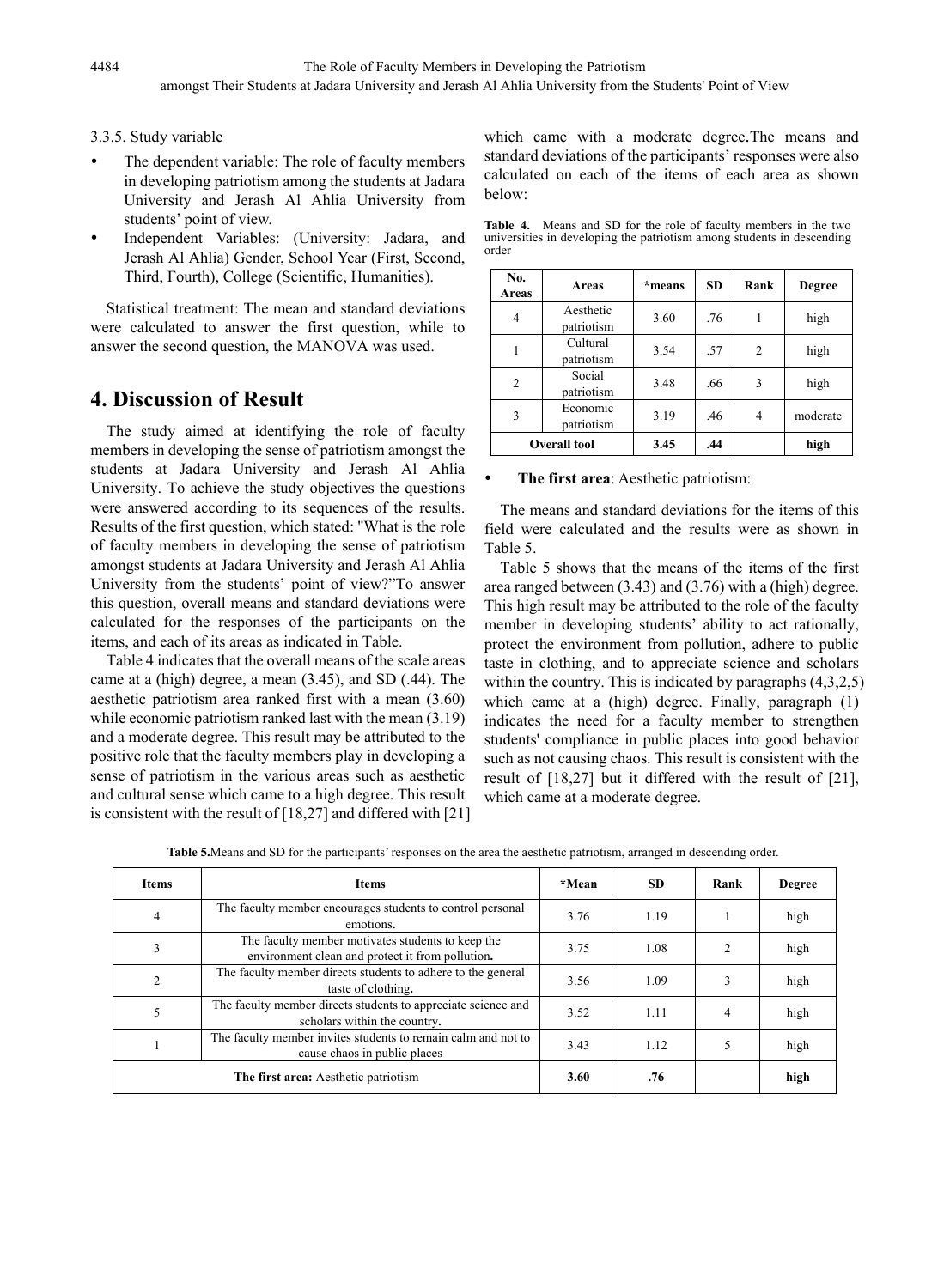#### **The second area**: the cultural patriotism:

Table 6 that the means for the items of the second area ranged between (2.98-4.00) and with (moderate-high). This result may be attributed, according to the participants' responses, to the role played by the faculty members in guiding students, instilling the values of belonging, and cherishing the heritage and civilization of the country which is indicated in items  $(3,5,6)$  that showed a high degree. Paragraph (6), which came to moderate degree, indicates the weak presentation of the faculty member to concepts and attitudes that emphasize the value of the Arab-Islamic heritage. This high result of this area is consistent with the result of [18, 27] while it differed with the result of [21] which was moderate.

#### **The third area**: Social patriotism

Table 7 shows that the mean for the area paragraphs ranged between (2.92) and (3.85) with a degree (moderate-high). This result may be attributed to the role that a faculty member plays in enhancing students' participation in community volunteer work, educating them on how to address rumors, and promoting a culture of respect, peaceful coexistence, and spreading the values of tolerance among members of society. This is indicated by paragraphs (2,7,1,5), which came with a high degree. As for paragraph (6), it indicates the need to reinforce students to appreciate the national social achievements. This large result agreed with the result of [18, 27] but it differed with the result of [21], which was moderate.

**Table 6.** Means and SD for respondents' responses on the items of the cultural patriotism, arranged in descending order

| No.            | Items                                                                                                                         | *Mean | <b>SD</b> | Rank | Degree   |
|----------------|-------------------------------------------------------------------------------------------------------------------------------|-------|-----------|------|----------|
| 3              | The faculty member directs students to cherish the heritage and<br>civilization of the country.                               | 4.00  | 1.06      |      | high     |
| 5              | The faculty member invites students to be culturally aware and open<br>to others.                                             |       | 1.11      | 2    | high     |
| $\overline{4}$ | A faculty member encourages students to participate in national<br>cultural events.                                           | 3.56  | 1.14      |      | high     |
| $\overline{2}$ | The faculty member encourages students to respect the customs and<br>traditions of society.                                   | 3.48  | 1.07      | 4    | high     |
|                | The faculty member invites students to be proud of their national<br>identity.                                                | 3.40  | 1.16      |      | high     |
| 6              | The faculty member presents to the students, concepts, and attitudes<br>that emphasize the value of the Arab-Islamic heritage | 2.98  | 1.32      | 6    | moderate |
|                | The second area: the cultural patriotism                                                                                      | 3.54  | .57       |      | high     |

**Table 7.** The mean and SD for the participants' responses on the items of social patriotism, arranged in descending order.

| No. | Items                                                                                                      | *mean | <b>SD</b> | Rank           | <b>Degree</b> |
|-----|------------------------------------------------------------------------------------------------------------|-------|-----------|----------------|---------------|
| 2   | The faculty member motivates students to participate in community<br>volunteer work.                       | 3.85  | 1.12      |                | high          |
|     | A faculty member invites students to counter malicious rumors.                                             | 3.67  | 1.17      | $\mathfrak{D}$ | high          |
|     | The faculty member enhances students' respect for the other's culture<br>and peaceful coexistence with it. | 3.54  | 1.16      | 3              | high          |
| 5   | The faculty member directs students to adhere to the values of<br>tolerance among members of society.      | 3.52  | 1.06      | 4              | high          |
| 3   | A faculty member encourages students to love and defend the<br>country.                                    | 3.44  | 1.11      | 5              | high          |
| 4   | A faculty member invites students to maintain national unity.                                              | 3.40  | 1.26      | 6              | high          |
| 6   | A faculty member encourages students to cherish national social<br>achievements.                           | 2.92  | 1.36      |                | moderate      |
|     | The third area: Social patriotism                                                                          | 3.48  | .66       |                | high          |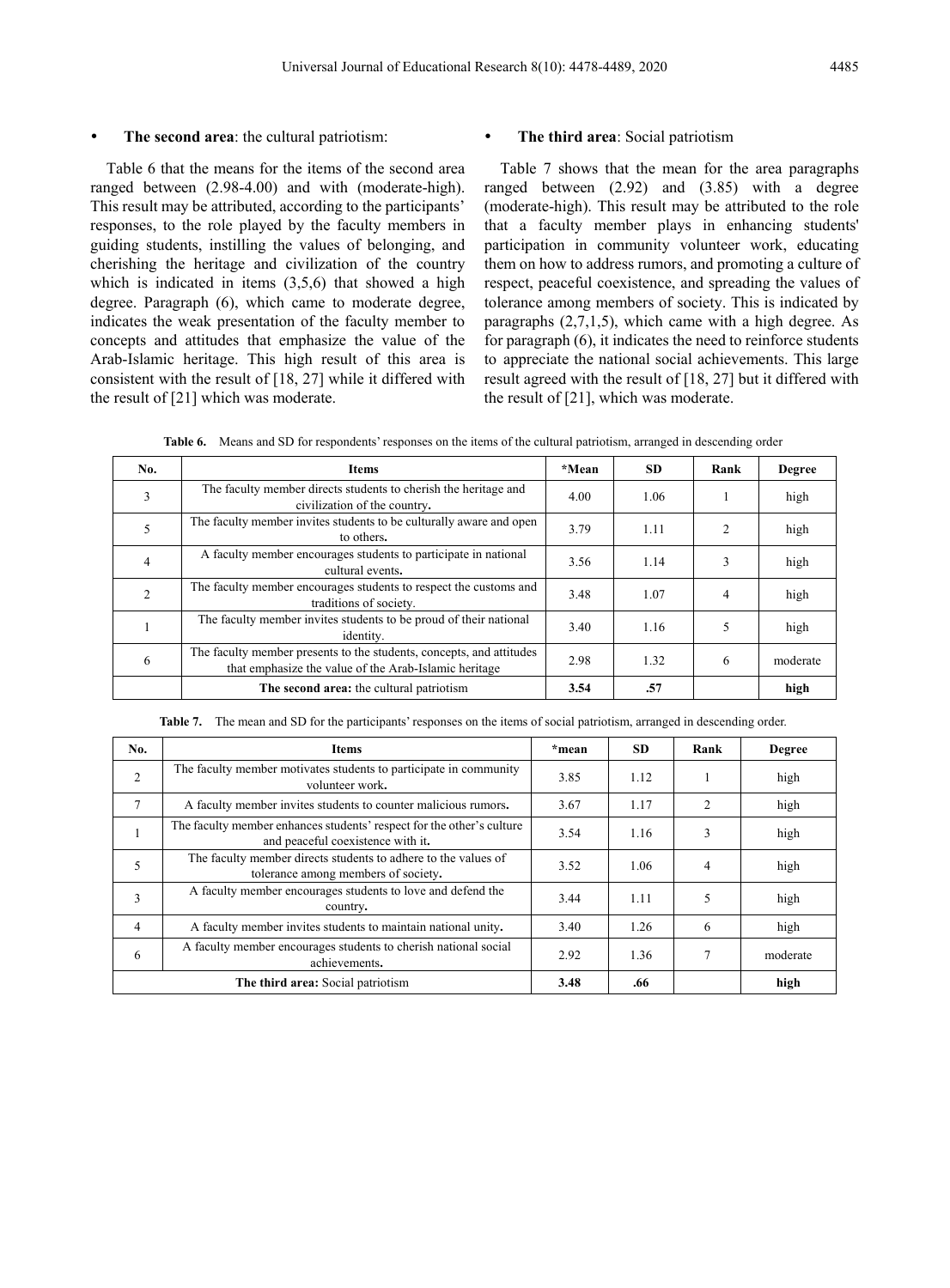### **Fourth area**: Economic patriotism:

As shown in Table 8 the mean of items of the first paragraphs ranged between (2.93-3.64) with a (high) degree. This result may be attributed to the weak role the faculty member plays in educating students to adhere to financial obligations towards the country, its products, and its properties. As for paragraph (3), which came to a moderate degree, it may be attributed to the weak role of the faculty member in motivating students to rationalize consumption. This high result agreed with the result of [18, 27], while it differed with the result of [21], which was moderate.

**The results of the second question**: Are there statistically significant differences at the level of significance ( $\alpha \leq 0.05$ ) between the averages of the responses on the role of faculty members in developing the sense of patriotism amongst students at Jadara University and Jerash Al Ahlia University from students' point of view attributed to variables: university, gender, school year and the college. To answer this question, means and standard deviations were calculated for the responses on the study tool according to variables (university, gender, academic year, and college)as shown in Table (9).

**Table 8.** Means and SD for the participants' responses on the items of the economic patriotism is in descending order

| NO.            | <b>Items</b>                                                                                                       | *mean | <b>SD</b> | Rank           | <b>Degree</b> |
|----------------|--------------------------------------------------------------------------------------------------------------------|-------|-----------|----------------|---------------|
| 4              | The faculty member directs students to abide by financial duties towards the<br>country.                           | 3.64  | 1.16      |                | high          |
| 5              | The faculty member encourages students to buy national products.                                                   | 3.58  | 1.17      | $\overline{c}$ | high          |
| $\overline{2}$ | The faculty member invites students to preserve the country's public<br>properties.                                | 3.06  | 1.17      |                | moderate      |
|                | The faculty member directs students to preserve the public money of the<br>country.                                | 3.01  | 1.17      | 4              | moderate      |
| 6              | The faculty member directs students to appreciate the country's efforts in<br>economic development in the Kingdom. | 2.94  | 1.32      |                | moderate      |
| 3              | The faculty member encourages students to save and rationalize<br>consumption.                                     | 2.93  | 1.21      | 6              | moderate      |
|                | The fourth area: Economic patriotism                                                                               | 3.19  | .46       |                | moderate      |

**Table 9.** Mean and SD for the responses, according to the variable (university, gender, academic year, college)

| Variable      | Level/categories | Mean | No. | <b>SD</b> |
|---------------|------------------|------|-----|-----------|
|               | Jerash Al Ahlia  | 3.39 | 378 | .459      |
| University    | Jadara           | 3.52 | 329 | .405      |
|               | Total            | 3.45 | 707 | .439      |
|               | Male             | 3.39 | 372 | .459      |
| Gender        | Female           | 3.51 | 335 | .408      |
|               | <b>Total</b>     | 3.45 | 707 | .439      |
|               | first            | 3.19 | 70  | .281      |
|               | second           | 3.51 | 183 | .471      |
| Year of study | third            | 3.39 | 298 | .414      |
|               | fourth           | 3.59 | 156 | .439      |
|               | <b>Total</b>     | 3.45 | 707 | .439      |
|               | Scientific       | 3.37 | 299 | .441      |
| College       | Humanity         | 3.50 | 408 | .429      |
|               | <b>Total</b>     | 3.45 | 707 | .439      |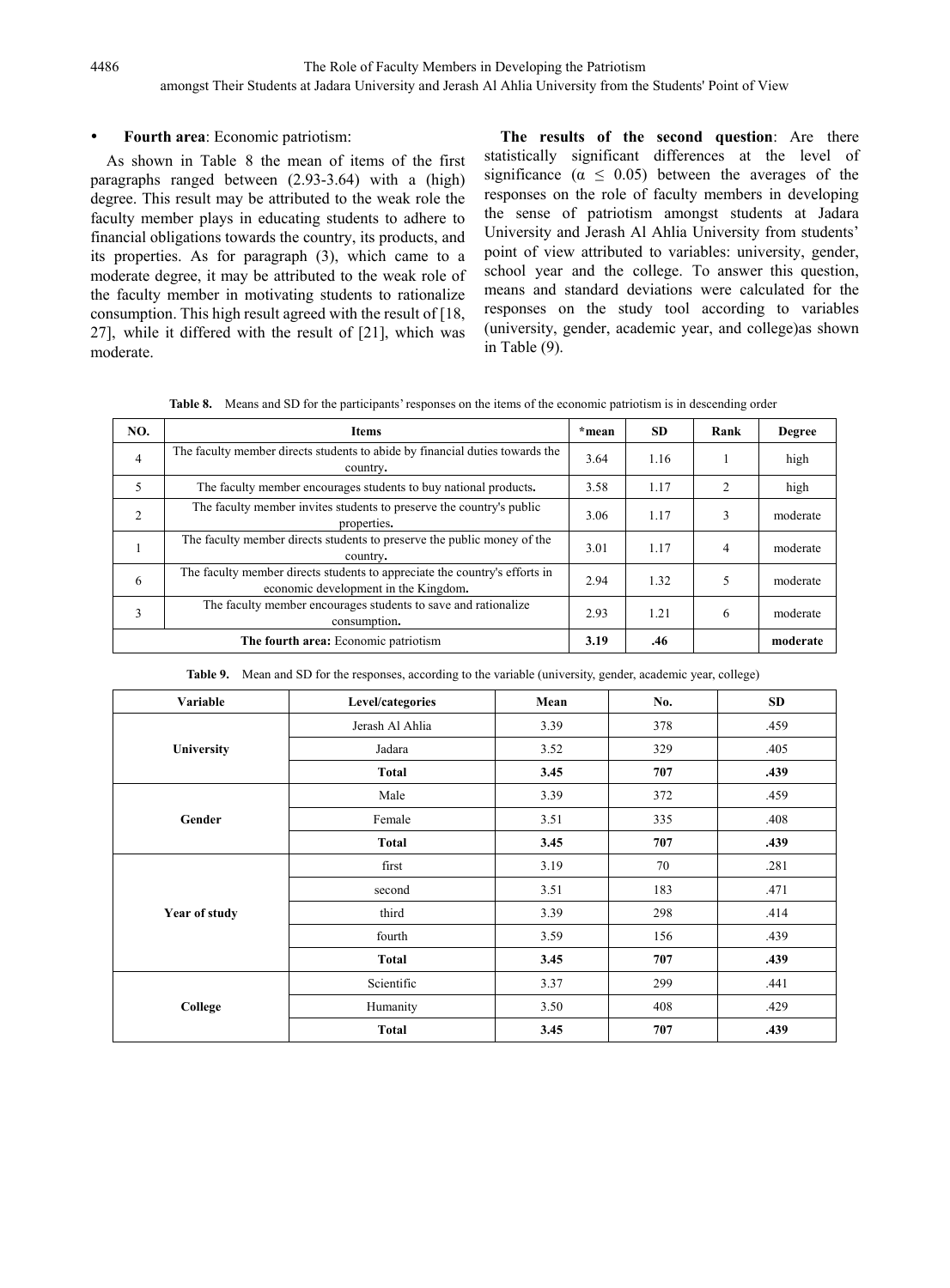Table 9 shows that there are apparent differences between the means of the respondents' responses on each area of the role of faculty members in developing the patriotism sense among students according to the variables (university, gender, school year, and college). To determine the statistical significance of these apparent differences, MANOVA was applied as shown in Table 10.

As indicated in Table 10 there are no differences attributable to the impact of university variables and gender, and that there is a statistically significant difference at the level of statistical significance ( $\alpha = 0.05$ ) for the overall responses on the role of faculty members in developing the patriotism among students according to the variable of the school year. To find out the significance of the differences, Post Hoc tests were made using Scheffé's method.

| Variable              | <b>SS</b> | Df  | <b>MS</b> | <b>F</b> value | P-value |
|-----------------------|-----------|-----|-----------|----------------|---------|
| University            | .151      |     | .151      | .859           | .354    |
| Gender                | .000      |     | .000      | .002           | .962    |
| Year of study         | 4.172     | 3   | 1.391     | 7.915          | .000    |
| College               | .294      |     | .294      | 1.673          | .196    |
| Error                 | 119.652   | 681 | .176      |                |         |
| Total                 | 8535.764  | 707 |           |                |         |
| <b>Modified total</b> | 136.099   | 706 |           |                |         |

**Table 10.** MANOVAof the means of the responses, according to the variable (university, gender, academic year, college)

**Table 11.** MANOVA of the mean of the responses on each area of the role of faculty members in developing the patriotism among students according to the variable (university, gender, academic year, college specialization)

| <b>Source of variance</b>                               | <b>Areas</b>                                                                                                                                                                                                                                                                                                                                                                                                                                                                                                                                                                                                                                                                                                                                                                                                                                                                                                                                                                | <b>SS</b>    | Df           | <b>MS</b> | F value | Sig  |
|---------------------------------------------------------|-----------------------------------------------------------------------------------------------------------------------------------------------------------------------------------------------------------------------------------------------------------------------------------------------------------------------------------------------------------------------------------------------------------------------------------------------------------------------------------------------------------------------------------------------------------------------------------------------------------------------------------------------------------------------------------------------------------------------------------------------------------------------------------------------------------------------------------------------------------------------------------------------------------------------------------------------------------------------------|--------------|--------------|-----------|---------|------|
|                                                         | First area: cultural patriotism                                                                                                                                                                                                                                                                                                                                                                                                                                                                                                                                                                                                                                                                                                                                                                                                                                                                                                                                             | .039         | $\mathbf{1}$ | .039      | .141    | .707 |
| University<br>Wilks' Lambda value= .991<br>$Sig = .190$ | Second area: social patriotism                                                                                                                                                                                                                                                                                                                                                                                                                                                                                                                                                                                                                                                                                                                                                                                                                                                                                                                                              | 1.469        | $\mathbf{1}$ | 1.469     | 3.661   | .056 |
|                                                         | Third area: economic patriotism                                                                                                                                                                                                                                                                                                                                                                                                                                                                                                                                                                                                                                                                                                                                                                                                                                                                                                                                             | .029         | 1            | .029      | .145    | .703 |
|                                                         | Fourth area: Aesthetic patriotism<br>.018<br>First area: cultural patriotism<br>.020<br>Second area: social patriotism<br>.014<br>Third area: economic patriotism<br>.110<br>Fourth area: Aesthetic patriotism<br>.405<br>First area: cultural patriotism<br>18.448<br>Second area: social patriotism<br>2.202<br>.428<br>Third area: economic patriotism<br>Fourth area: Aesthetic patriotism<br>12.430<br>First area: cultural patriotism<br>.526<br>Second area: social patriotism<br>.108<br>Third area: economic patriotism<br>.110<br>Fourth area: Aesthetic patriotism<br>.764<br>First area: cultural patriotism<br>9066.833<br>Second area: social patriotism<br>8848.184<br>Third area: economic patriotism<br>7356.361<br>Fourth area: Aesthetic patriotism<br>9594.160<br>First area: cultural patriotism<br>231.378<br>Second area: social patriotism<br>303.542<br>Third area: economic patriotism<br>148.007<br>Fourth area: Aesthetic patriotism<br>411.269 | $\mathbf{1}$ | .018         | .036      | .850    |      |
|                                                         |                                                                                                                                                                                                                                                                                                                                                                                                                                                                                                                                                                                                                                                                                                                                                                                                                                                                                                                                                                             |              | 1            | .020      | .072    | .788 |
| Gender<br>Hoteling's Trace value=.004                   |                                                                                                                                                                                                                                                                                                                                                                                                                                                                                                                                                                                                                                                                                                                                                                                                                                                                                                                                                                             |              | 1            | .014      | .034    | .854 |
| $Sig = .600$                                            |                                                                                                                                                                                                                                                                                                                                                                                                                                                                                                                                                                                                                                                                                                                                                                                                                                                                                                                                                                             |              | 1            | .110      | .545    | .461 |
|                                                         |                                                                                                                                                                                                                                                                                                                                                                                                                                                                                                                                                                                                                                                                                                                                                                                                                                                                                                                                                                             |              | $\mathbf{1}$ | .405      | .793    | .374 |
|                                                         |                                                                                                                                                                                                                                                                                                                                                                                                                                                                                                                                                                                                                                                                                                                                                                                                                                                                                                                                                                             |              | 3            | 6.149     | 22.162  | .000 |
| Year of study<br>Wilks' Lambda value=.885               |                                                                                                                                                                                                                                                                                                                                                                                                                                                                                                                                                                                                                                                                                                                                                                                                                                                                                                                                                                             |              | 3            | .734      | 1.829   | .140 |
| $\text{Sig} = .000$                                     |                                                                                                                                                                                                                                                                                                                                                                                                                                                                                                                                                                                                                                                                                                                                                                                                                                                                                                                                                                             |              | 3            | .143      | .709    | .547 |
|                                                         |                                                                                                                                                                                                                                                                                                                                                                                                                                                                                                                                                                                                                                                                                                                                                                                                                                                                                                                                                                             |              | 3            | 4.143     | 8.114   | .000 |
|                                                         |                                                                                                                                                                                                                                                                                                                                                                                                                                                                                                                                                                                                                                                                                                                                                                                                                                                                                                                                                                             |              | $\mathbf{1}$ | .526      | 1.895   | .169 |
| College<br>Wilks' Lambda value=.996                     |                                                                                                                                                                                                                                                                                                                                                                                                                                                                                                                                                                                                                                                                                                                                                                                                                                                                                                                                                                             |              | $\mathbf{1}$ | .108      | .269    | .604 |
| $\text{Sig} = .556$                                     |                                                                                                                                                                                                                                                                                                                                                                                                                                                                                                                                                                                                                                                                                                                                                                                                                                                                                                                                                                             |              | 1            | .110      | .547    | .460 |
|                                                         | $\mathbf{1}$<br>707<br>707<br>707<br>707<br>706<br>706<br>706<br>706                                                                                                                                                                                                                                                                                                                                                                                                                                                                                                                                                                                                                                                                                                                                                                                                                                                                                                        |              | .764         | 1.497     | .222    |      |
|                                                         |                                                                                                                                                                                                                                                                                                                                                                                                                                                                                                                                                                                                                                                                                                                                                                                                                                                                                                                                                                             |              |              |           |         |      |
| Total                                                   |                                                                                                                                                                                                                                                                                                                                                                                                                                                                                                                                                                                                                                                                                                                                                                                                                                                                                                                                                                             |              |              |           |         |      |
|                                                         |                                                                                                                                                                                                                                                                                                                                                                                                                                                                                                                                                                                                                                                                                                                                                                                                                                                                                                                                                                             |              |              |           |         |      |
|                                                         |                                                                                                                                                                                                                                                                                                                                                                                                                                                                                                                                                                                                                                                                                                                                                                                                                                                                                                                                                                             |              |              |           |         |      |
|                                                         |                                                                                                                                                                                                                                                                                                                                                                                                                                                                                                                                                                                                                                                                                                                                                                                                                                                                                                                                                                             |              |              |           |         |      |
| Modified total                                          |                                                                                                                                                                                                                                                                                                                                                                                                                                                                                                                                                                                                                                                                                                                                                                                                                                                                                                                                                                             |              |              |           |         |      |
|                                                         |                                                                                                                                                                                                                                                                                                                                                                                                                                                                                                                                                                                                                                                                                                                                                                                                                                                                                                                                                                             |              |              |           |         |      |
|                                                         |                                                                                                                                                                                                                                                                                                                                                                                                                                                                                                                                                                                                                                                                                                                                                                                                                                                                                                                                                                             |              |              |           |         |      |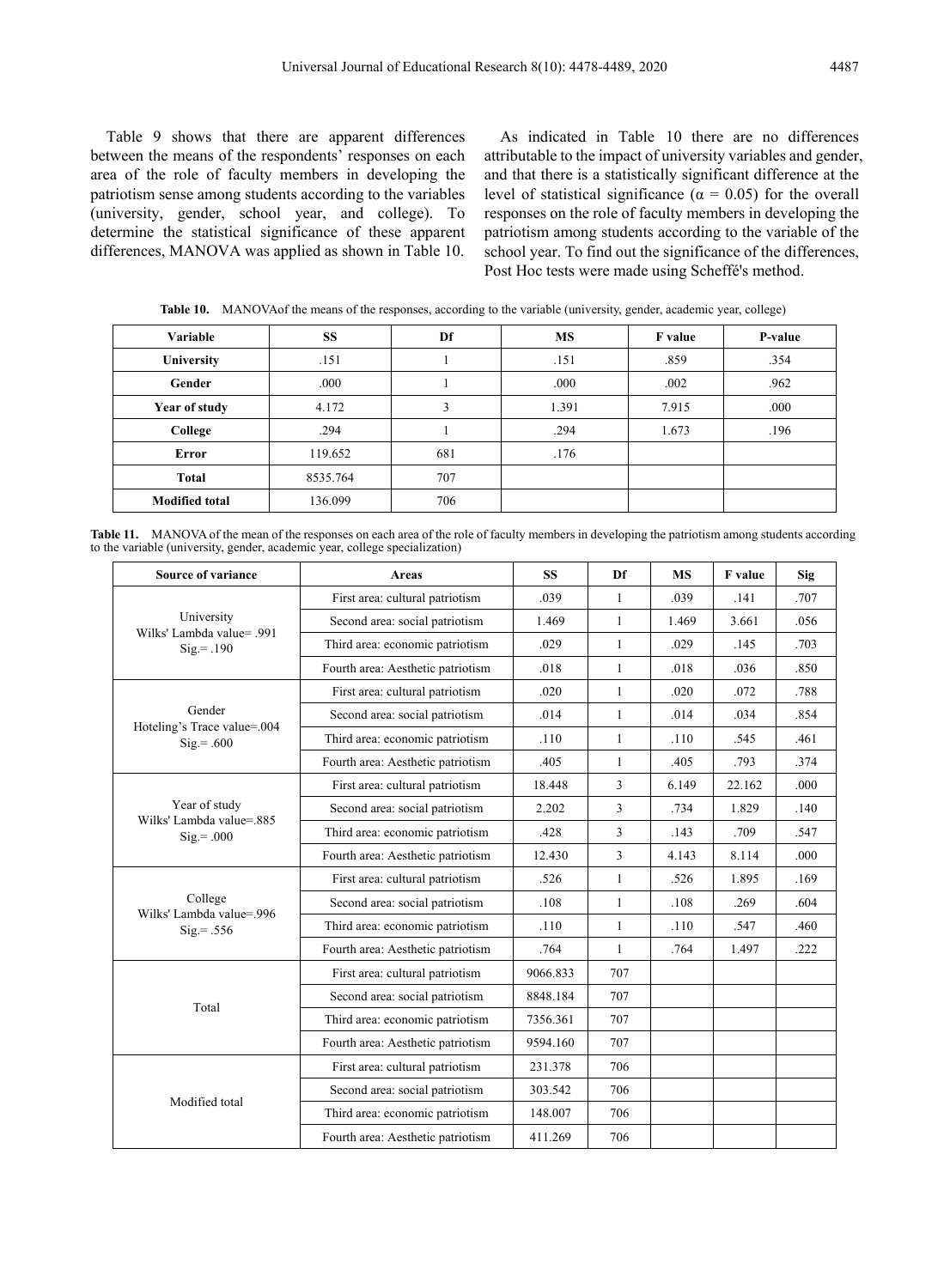By examining Table 11, we can notice that:

- University variable: the results of the study showed that there were no statistically significant differences at the level of statistical significance ( $\alpha$  = 0.05) on all the areas of the role of faculty members in developing the patriotism among students according to the university variable. This indicates that the type of university is not a criterion in developing the national sense among students, as the universities, in general, seek to develop and strengthen the national sense of students. No evidence has emerged from any study.
- Gender variable: The results show that there were no statistically significant differences at the level of statistical significance ( $\alpha = 0.05$ ) on all areas of the role of faculty members at the universities in developing the national sense among students attributed to the gender variable. This result may be attributed to the fact that the faculty members of both genders are keen to provide knowledge and develop the national sense of students in various areas of the tool, and this result differed with the result of [20].
- College variable: there were no statistically significant differences attributable to the variable of the college's specialization. This result may be attributed to the fact that the college variable is not a criterion in developing and enhancing the national sense of students, as all members of the faculty in various colleges seek to enhance the sensory awareness of students, and this result agreed with the result of Safwa result.
- There were no statistically significant differences attributable to the variable of the year of study, except for the first and fourth fields. To identify the significance of the differences, the Post Hoc test was made using the Scheffe method and the results were as follows:

**Table 12.** The Post Hoc/ Scheffe method for the response on the role of faculty members in developing the total sense of patriotism according to the variable of the academic year of study

| Areas                   | Year of<br>study $(I)$ | Year of<br>study $(J)$ | MD        | Sig  |
|-------------------------|------------------------|------------------------|-----------|------|
| Cultural<br>patriotism  | first                  | second                 | $-.67(*)$ | .000 |
|                         |                        | third                  | $-.36(*)$ | .000 |
|                         |                        | fourth                 | $-.66(*)$ | .000 |
| Aesthetic<br>patriotism | first                  | second                 | $-.58(*)$ | .000 |
|                         |                        | third                  | $-.39(*)$ | .001 |
|                         |                        | Fourth                 | $-.77(*)$ | .000 |

Table 12 shows that there are differences between the first, third, and fourth categories, on the other hand, and for the benefit of each of the second, third, and fourth categories. This result may be attributed to the need of this group for more awareness and development about the sense of patriotism in its various areas aesthetic, social, cultural, and psychological.

# **5. Recommendations**

Considering the results, the researchers recommend the following:

- Enhancing the role of faculty members in developing and educating students of various years of study on the importance of strengthening the national sense and its positive role which will reflect on them and the security of their country, stability, and self-affirmation.
- Enhancing the role of faculty members in educating students to adhere to financial obligations towards the country, its products, and its properties, and how to care for the nation's property
- Conducting more studies on how to develop the students' national sense using different variables.

# **6. Conclusions**

By examining the results which came with a high degree, we can realize the positive role of the faculty members in Jordanian universities in developing patriotism among students in various areas such as the aesthetic and cultural sense of patriotism. The results also showed the need to enhance the economic patriotism among the students in Jordanian universities.

- Aesthetic patriotism: its high degree indicates the significant role that a faculty member plays in developing students' self-control, their interest in the environment, their adherence to public taste in clothing, and their appreciation to scientists and scholars.
- Cultural patriotism: which came in the second place, this indicates the universities awareness of the importance of guiding students, inculcating the values of belonging and cherishing the heritage and civilization of the country, and helping them to be culturally open as this will positively reflect on their thinking and respect to the others customs and traditions.
- Social patriotism: it came in the third place, which means that universities realize the importance of community volunteer work, educating students on how to counter rumors, and promoting a culture of respect, peaceful coexistence, and commitment to the values of tolerance among members of society that enhance their national sense.

Finally, the economic patriotism: came in the last rank with a moderate degree, which indicates the need to continuously reinforce students to adhere to the financial duties towards the country, its products, and its properties, and how to take care of the nation's properties.